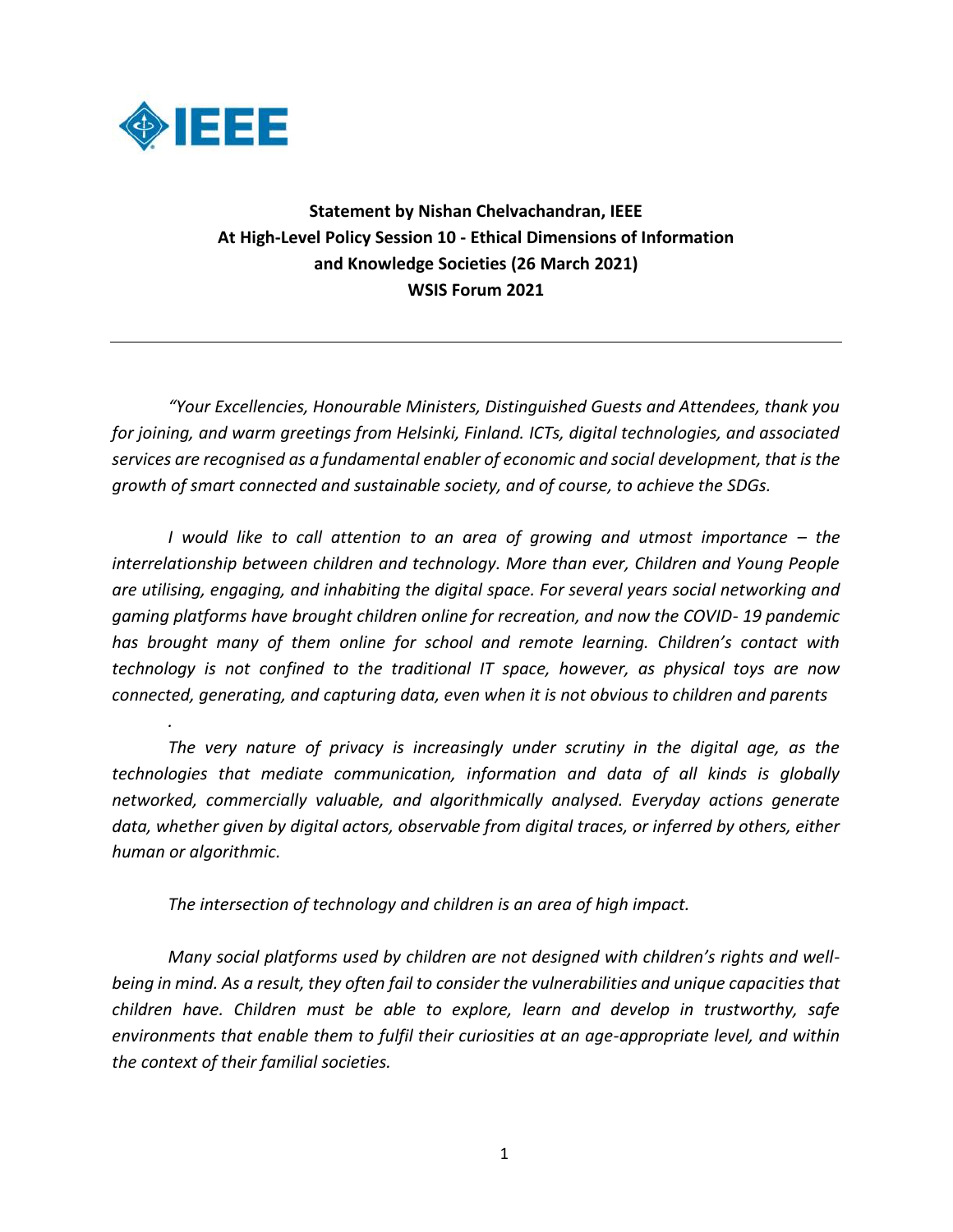

*The current landscape is unmanaged and unregulated. High-level principles have emerged, but they lack technical specificity and standardisation/certification, to govern and promote better practice. As such, there is a real danger that innovative technologies could be used in invasive and exploitative ways.* 

*As the Founder of Iron Lakes, a consultancy based in Finland that empowers businesses and civil society to address and solve their biggest challenges through deployed technological innovations in data interoperability and portability that take into account ethical, security, privacy, and sustainability concerns, by design. Together, with our partner, Future Memory, Inc., in Canada, we are undertaking research examining how the quantified play experienced in gaming might influence children's sense of identity and their interaction with the world.* 

*Being in Finland, I should also mention that Finland has expanded its support to the UN's work in child-centricity. Finland supports UNICEF's two-year Artificial Intelligence and Children Project; its goal, to establish policy guidance on how AI strategies and practices can best promote child rights and children's development. Finland also supports the ITU and UNICEF's Giga project for connecting all schools to the Internet. At a municipal level, the City of Imatra in Eastern Finland is leading the Nesttec Project, in collaboration with a school in St Petersburg, Russia, focusing on engagement and education in STEAM subjects for children either side of the Finnish – Russian Border.*

*Looking beyond the borders of Europe, the UK has adopted the next generation of childcentric data protection policies, which will be coming into force in September. Indeed, moves are afoot by civil society actors in Australia to push for similar upgrades in the law. As we speak, the Sri Lankan Government is moving towards Cabinet Approval for their National Response to Online Child Sexual Exploitation and abuse. Fiji is also making some bold and innovative moves, including the introduction of an eSafety Commissioner. And further afield, in Cambodia, the National Council for Children is developing and implementing a comprehensive action plan around Child Online Protection.* 

*We must acknowledge the sheer scale and breadth of this undertaking; and that technological constructs and ontological concepts vary between the global north and south; and as such, the acceptability, experiences, and priorities in the child-centric sphere are as diverse as our children. We should not assume that a successful model made in the Global North and*